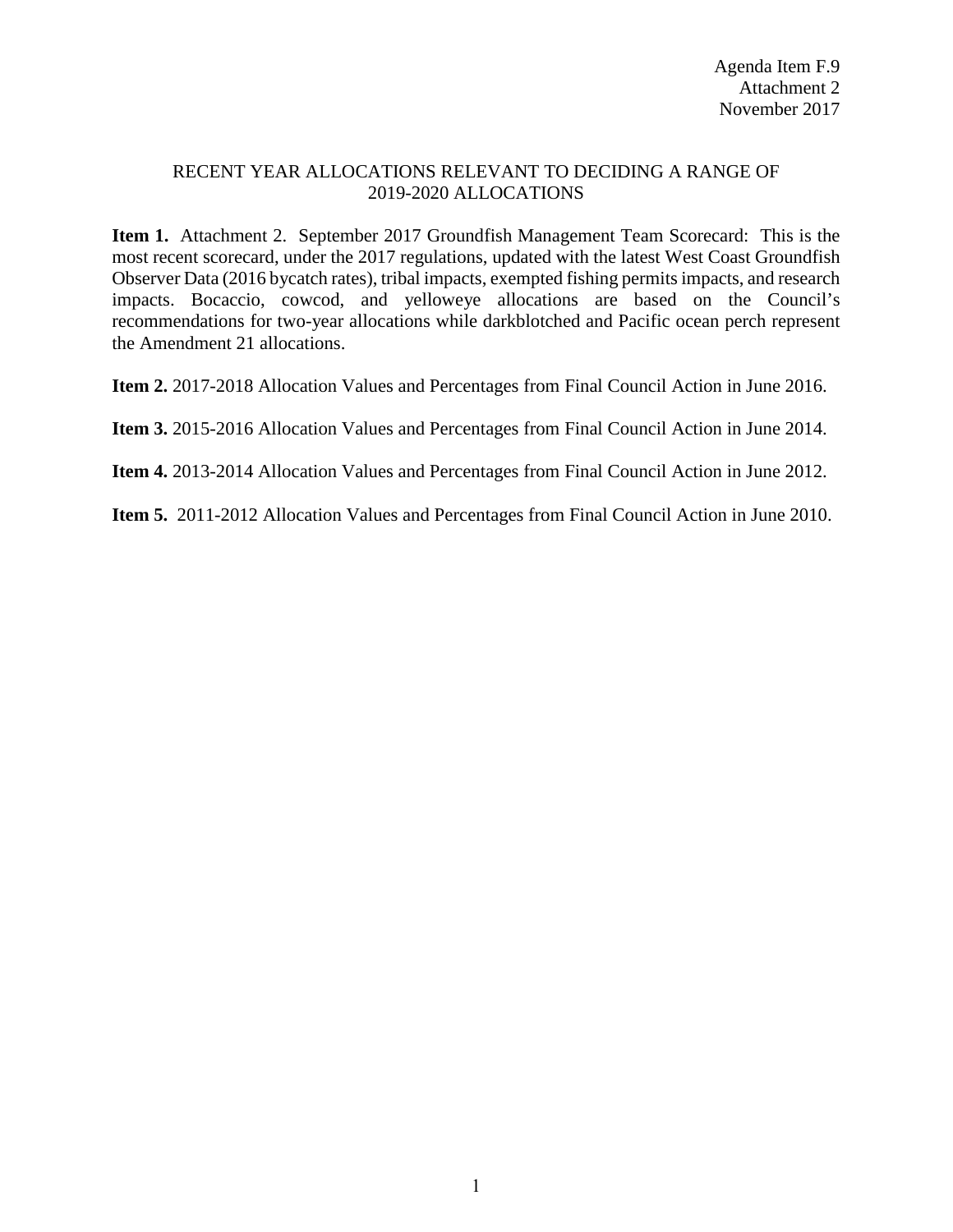# **Item 1. September 2017 Groundfish Management Team Scorecard** [\(Agenda Item E.10a,](http://www.pcouncil.org/wp-content/uploads/2017/09/E10a_Sup_REVISED_GMT_Rpt2_SEPT2017BB.pdf)

[Supplemental REVISED GMT Report 2,](http://www.pcouncil.org/wp-content/uploads/2017/09/E10a_Sup_REVISED_GMT_Rpt2_SEPT2017BB.pdf) September 2017).

|                             | Bocaccio b/   |                      | Cowcod b/                                  |                      | Dkbl          |                          | <b>POP</b>    |                      | Yelloweye     |                      |
|-----------------------------|---------------|----------------------|--------------------------------------------|----------------------|---------------|--------------------------|---------------|----------------------|---------------|----------------------|
| Date: 17 Sept 2017          | Allocation a/ | Projected<br>Impacts | Allocation a/                              | Projected<br>Impacts | Allocation a/ | Projected<br>Impacts     | Allocation a/ | Projected<br>Impacts | Allocation a/ | Projected<br>Impacts |
| Off the Top Deductions      | 15.4          | 14.6                 | 2.0                                        | 2.0                  | 27.3          | 9.2                      | 17.4          | 14.4                 | 5.4           | 4.2                  |
| <b>Additional Buffer</b>    |               |                      |                                            |                      | 0.0           |                          | 0.0           |                      |               |                      |
| EFPc/                       | 10.0          | 10.0                 | 0.015                                      | 0.015                | 0.1           | 0.1                      | 0.0           | 0.0                  | 0.030         | 0.030                |
| Research d/                 | 4.6           | 4.6                  | 2.0                                        | 2.0                  | 2.5           | 2.5                      | 5.2           | 5.2                  | 2.7           | 1.8                  |
| Incidental OA e/            | 0.8           | 0.0                  | 0.0                                        | 0.0                  | 24.5          | $6.4$                    | 3.0           | 0.0                  | 0.4           | 0.1                  |
| Tribal f/                   |               |                      |                                            |                      | 0.2           | 0.2                      | 9.2           | 9.2                  | 2.3           | 2.3                  |
| <b>Bottom Trawl</b>         |               |                      |                                            |                      | 0.2           | 0.2                      | 2.0           | 2.0                  |               | 0.0                  |
| Troll                       |               |                      |                                            |                      | 0.0           |                          |               |                      |               | 0.0                  |
| Fixed gear                  |               |                      |                                            |                      | 0.0           |                          |               |                      | 2.3           | 2.3                  |
| mid-water                   |               |                      |                                            |                      | 0.0           |                          |               |                      |               | 0.0                  |
| whiting                     |               |                      |                                            |                      |               | 0.3                      | 7.2           | 7.2                  |               |                      |
| <b>Trawl Allocations</b>    | 302.4         | 92.7                 | 1.4                                        | 0.2                  | 535.6         | 147.1                    | 220.0         | 73.1                 | $1.1$         | 1.1                  |
| -SB Trawl                   | 302.4         | 92.7                 | 1.4                                        | 0.2                  | 507.6         | 136.9                    | 198.3         | 43.0                 | $1.1$         | 1.1                  |
| -At-Sea Trawl               |               |                      |                                            |                      | 78.0          | 10.2                     | 53.7          | 30.1                 | 0.0           | 0.0                  |
| a) At-sea whiting MS        |               |                      |                                            |                      | 36.6          | 2.6                      | 25.0          | 8.3                  |               |                      |
| b) At-sea whiting CP        |               |                      |                                            |                      | 41.4          | 7.6                      | 28.7          | 21.8                 |               |                      |
| <b>Non-Trawl Allocation</b> | 472.2         | 202.1                | 2.6                                        | 0.0                  | 28.2          | 5.8                      | 11.6          | 0.3                  | 13.1          | 13.4                 |
| Non-Nearshore               | 144.3         | 16.6                 |                                            | 0.0                  |               | 5.6                      |               | 0.3                  | 0.8           | 0.7                  |
| LE FG                       |               | 6.2                  |                                            |                      |               | 5.2                      |               | 0.3                  |               | 0.6                  |
| OA FG                       |               | 10.4                 |                                            |                      |               | 0.5                      |               | 0.0                  |               | 0.0                  |
| Directed OA: Nearshore      | 1.8           | 0.6                  |                                            | 0.0                  |               | 0.2                      |               |                      | 2.1           | 1.6                  |
| Recreational Groundfish     |               |                      |                                            |                      |               |                          |               |                      |               |                      |
| <b>WA</b>                   |               |                      |                                            |                      |               | --                       |               | --                   | 3.3           | 3.3                  |
| <b>OR</b>                   |               |                      |                                            |                      |               | $\overline{\phantom{a}}$ |               | --                   | 3.0           | 3.3                  |
| CA                          | 326.1         | 184.9                |                                            | 2.2                  |               | $\overline{\phantom{a}}$ |               | --                   | 3.9           | 4.5                  |
| <b>TOTAL</b>                | 790.0         | 309.4                | 6.0                                        | 2.2                  | 591.1         | 162.1                    | 249.0         | 87.9                 | 19.6          | 18.7                 |
| 2017 Harvest Specification  | 790           | 790                  | 6.0                                        | 6.0                  | 641           | 641                      | 281           | 281                  | 20            | 20                   |
| <b>Difference</b>           | 0.0           | 480.6                | 0.0                                        | 3.8                  | 49.9          | 478.9                    | 32.0          | 193.1                | 0.4           | 1.3                  |
| <b>Percent of ACL</b>       | 100.0%        | 39.2%                | 100.3%                                     | 36.9%                | 92.2%         | 25.3%                    | 88.6%         | 31.3%                | 100.0%        | 93.5%                |
|                             |               |                      | = not applicable                           |                      |               |                          |               |                      |               |                      |
| Key                         | $\sim$        |                      | = trace, less than 0.1 mt                  |                      |               |                          |               |                      |               |                      |
|                             |               |                      | = Fixed Values<br>= off the top deductions |                      |               |                          |               |                      |               |                      |

Attachment 2. Allocations<sup>a</sup> and projected mortality impacts (mt) of overfished groundfish species for 2017.

a/ Formal allocations are represented in the black shaded cells and are specified in regulation in Tables 1b and 1e. The other values in the allocation columns are 1) off the top deductions, 2) set asides from the trawl allocation (at-sea petrale only) 3) ad-hoc allocations recommended in the 2013-14 EIS process, 4) HG for the recreational fisheries for canary and YE.

b/ South of 40°10' N. lat.

 $\alpha$  EFPs are amounts set aside to accommodate anticipated applications. Values in this table represent the estimates from the 13-14 biennial cycle, which are currently specified in regulation.

d/ Includes NMFS trawl shelf-slope surveys, the IPHC halibut survey, and expected impacts from SRPs and LOAs.

e/ The GMT's best estimate of impacts as analyzed in the 2017-2018Environmental Impact Statement (Appendix B), which are currently specified in regulation.

f/ Tribal values in the allocation column represent the the values in regulation. Projected impacts are the tribes best estimate of catch.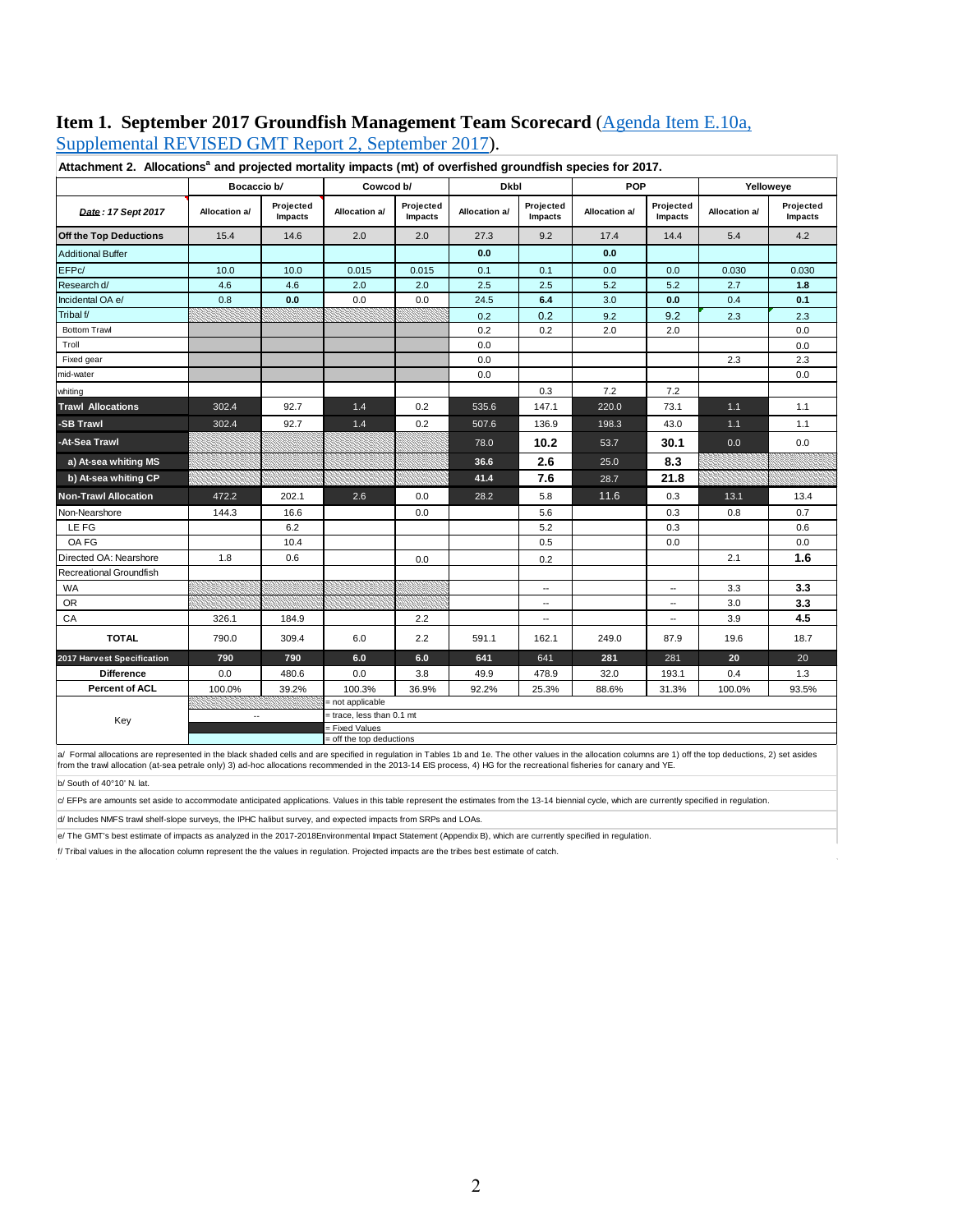**Item 2**. **2017-2018 Allocation Values and Percentages from Final Council Action in June 2016.** Excerpts from the "2017-2018 Groundfish Harvest Specifications and Management Measures Including Changes to Groundfish Stock Designations (Amendment 27 to the Pacific Coast Groundfish Fishery Management Plan)" analytical document; Table 4-1. Alternative 3. Allocations and projected mortality impacts (mt) of overfished groundfish species for 2017 and 2018.

|                                                                                                                                                                                                                                                                                                                                                                                |                |                      |                                                                                                | 2017                 |               |                          |               |                          |               |                      |
|--------------------------------------------------------------------------------------------------------------------------------------------------------------------------------------------------------------------------------------------------------------------------------------------------------------------------------------------------------------------------------|----------------|----------------------|------------------------------------------------------------------------------------------------|----------------------|---------------|--------------------------|---------------|--------------------------|---------------|----------------------|
| Fishery                                                                                                                                                                                                                                                                                                                                                                        | Bocaccio b/    |                      | Cowcod b/                                                                                      |                      | <b>Dkbl</b>   |                          | POP           |                          | Yelloweye     |                      |
|                                                                                                                                                                                                                                                                                                                                                                                | Allocation a/  | Projected<br>Impacts | Allocation a/                                                                                  | Projected<br>Impacts | Allocation a/ | Projected<br>Impacts     | Allocation a/ | Projected<br>Impacts     | Allocation a/ | Projected<br>Impacts |
| Off the Top Deductions                                                                                                                                                                                                                                                                                                                                                         | 15.4           | 15.4                 | 2.0                                                                                            | 2.0                  | 77.3          | 27.3                     | 49.4          | 24.4                     | 5.4           | 5.4                  |
| EFPc/                                                                                                                                                                                                                                                                                                                                                                          | 10.0           | 10.0                 | 0.015                                                                                          | 0.015                | 0.1           | 0.1                      |               |                          | 0.03          | 0.03                 |
| Research d/                                                                                                                                                                                                                                                                                                                                                                    | 4.6            | 4.6                  | 2.0                                                                                            | 2.0                  | 2.5           | 2.5                      | 5.2           | 5.2                      | 2.70          | 2.70                 |
| Incidental OA e/                                                                                                                                                                                                                                                                                                                                                               | 0.8            | 0.8                  | 0.03                                                                                           | 0.03                 | 24.5          | 24.5                     | 10.0          | 10.0                     | 0.4           | 0.4                  |
| Tribal f/                                                                                                                                                                                                                                                                                                                                                                      |                |                      |                                                                                                |                      | 0.2           | 0.2                      | 9.2           | 9.2                      | 2.3           | 2.3                  |
| Buffer                                                                                                                                                                                                                                                                                                                                                                         |                |                      |                                                                                                |                      | 50.0          |                          | 25.0          |                          | 0.4           |                      |
| <b>Trawl Allocations</b>                                                                                                                                                                                                                                                                                                                                                       | 302.4          | 92.7                 | 1.4                                                                                            | 0.2                  | 535.6         | 146.4                    | 220.0         | 49.5                     | 1.1           | 0.1                  |
| --SB Trawl                                                                                                                                                                                                                                                                                                                                                                     | 302.4          | 92.7                 | 1.4                                                                                            | 0.2                  | 507.6         | 136.9                    | 198.3         | 43.0                     | $1.1$         | 0.1                  |
| --At-sea whiting MS g/                                                                                                                                                                                                                                                                                                                                                         |                |                      |                                                                                                |                      | 11.6          | 4.5                      | 9.0           | 1.8                      |               |                      |
| --At-sea whiting CP g/                                                                                                                                                                                                                                                                                                                                                         |                |                      |                                                                                                |                      | 16.4          | 5.0                      | 12.7          | 4.7                      |               |                      |
| <b>Non-Trawl Allocation</b>                                                                                                                                                                                                                                                                                                                                                    | 472.2          | 202.1                | 2.6                                                                                            | 2.2                  | 28.2          | 7.2                      | 11.6          | 0.5                      | 13.1          | 12.0                 |
| Non-Nearshore                                                                                                                                                                                                                                                                                                                                                                  | 144.3          | 16.6                 |                                                                                                | 0.0                  |               | 7.0                      |               | 0.5                      | 0.8           | 0.8                  |
| LE FG                                                                                                                                                                                                                                                                                                                                                                          |                |                      |                                                                                                |                      |               |                          |               |                          |               |                      |
| OA FG                                                                                                                                                                                                                                                                                                                                                                          |                |                      |                                                                                                |                      |               |                          |               |                          |               |                      |
| Directed OA: Nearshore                                                                                                                                                                                                                                                                                                                                                         | 1.8            | 0.6                  |                                                                                                | 0.0                  |               | 0.2                      |               | 0.0                      | 2.1           | 2.1                  |
| Recreational Groundfish                                                                                                                                                                                                                                                                                                                                                        |                |                      |                                                                                                |                      |               |                          |               |                          |               |                      |
| <b>WA</b>                                                                                                                                                                                                                                                                                                                                                                      |                |                      |                                                                                                |                      |               | ш,                       |               | ۰.                       | 3.3           | 3.1                  |
| OR                                                                                                                                                                                                                                                                                                                                                                             |                |                      |                                                                                                |                      |               | $\overline{\phantom{a}}$ |               | $\overline{\phantom{a}}$ | 3             | 2.8                  |
| CA                                                                                                                                                                                                                                                                                                                                                                             | 326.1          | 184.9                |                                                                                                | 2.2                  |               | $\overline{\phantom{a}}$ |               | --                       | 3.9           | 3.2                  |
| <b>TOTAL</b>                                                                                                                                                                                                                                                                                                                                                                   | 790.0          | 310.2                | 4.0                                                                                            | 2.4                  | 641.1         | 180.9                    | 281.0         | 74.4                     | 19.6          | 17.5                 |
| 2017 Harvest Specification                                                                                                                                                                                                                                                                                                                                                     | 790            | 790                  | 10.0                                                                                           | 10.0                 | 641           | 641                      | 281           | 281                      | 20            | 20                   |
| <b>Difference</b>                                                                                                                                                                                                                                                                                                                                                              | 0.0            | 479.8                | 6.0                                                                                            | 7.6                  | $\Omega$      | 460.1                    | 0.0           | 206.6                    | 0.4           | 2.5                  |
| <b>Percent of ACL</b>                                                                                                                                                                                                                                                                                                                                                          | 100.0%         | 39.3%                | 40.0%                                                                                          | 23.7%                | 100.0%        | 28.2%                    | 100.0%        | 26.5%                    | 98.2%         | 87.6%                |
| Key                                                                                                                                                                                                                                                                                                                                                                            | $\overline{a}$ |                      | = not applicable<br>= trace, less than 0.1 mt<br>= Fixed Values<br>= Projection from GMT Model |                      |               |                          |               |                          |               |                      |
| a/ Formal allocations are represented in the black shaded cells and are specified in regulation in Tables 1b and 1e. The other values in the allocation columns are 1) off the top deductions, 2) set asides from<br>trawl allocation (at-sea petrale only) 3) ad-hoc allocations recommended in the biennial process, 4) HG for the recreational fisheries for canary and YE. |                |                      | = off the top deductions                                                                       |                      |               |                          |               |                          |               |                      |

b/ South of 40°10' N. lat. The cowcod fishery HG (8 mt) is further reduced to an ACT of 4 mt.

c/ EFPs are amounts set aside to accommodate anticipated operations

d/ Includes NMFS trawl shelf-slope surveys, the IPHC halibut survey, and expected impacts from SRPs and LOAs.

e/ The GMT's best estimate of impacts based on historical mortality.

f/ Tribal values represent the the values requested by the tribes.

g/ Values based on the 50 percentile (average) projection from the bootstrap model described in Section 4.1.4.5.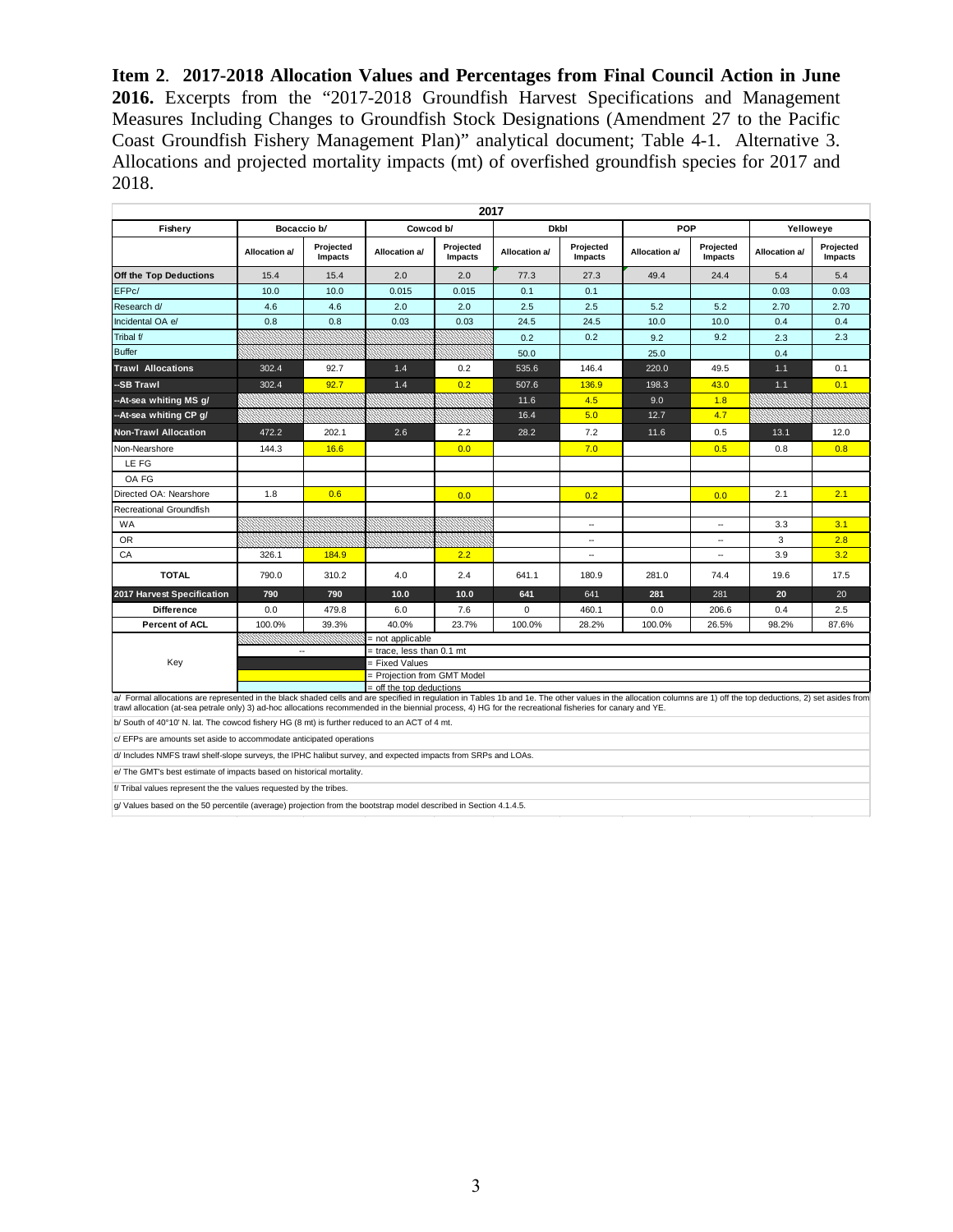|                                                                                                                                                                                                                                                                                                                                                                             |               |                      |                                                         |                      | 2018          |                      |               |                      |               |                      |
|-----------------------------------------------------------------------------------------------------------------------------------------------------------------------------------------------------------------------------------------------------------------------------------------------------------------------------------------------------------------------------|---------------|----------------------|---------------------------------------------------------|----------------------|---------------|----------------------|---------------|----------------------|---------------|----------------------|
| Fishery                                                                                                                                                                                                                                                                                                                                                                     | Bocaccio b/   |                      | Cowcod b/                                               |                      | <b>Dkbl</b>   |                      | POP           |                      | Yelloweye     |                      |
|                                                                                                                                                                                                                                                                                                                                                                             | Allocation a/ | Projected<br>Impacts | Allocation a/                                           | Projected<br>Impacts | Allocation a/ | Projected<br>Impacts | Allocation a/ | Projected<br>Impacts | Allocation a/ | Projected<br>Impacts |
| Off the Top Deductions                                                                                                                                                                                                                                                                                                                                                      | 15.4          | 15.4                 | 2.0                                                     | 2.0                  | 77.3          | 27.3                 | 49.4          | 24.4                 | 6.0           | 6.0                  |
| EFPc/                                                                                                                                                                                                                                                                                                                                                                       | 10.0          | 10.0                 | 0.015                                                   | 0.015                | 0.1           | 0.1                  |               |                      | 0.03          | 0.03                 |
| Research d/                                                                                                                                                                                                                                                                                                                                                                 | 4.6           | 4.6                  | 2.0                                                     | 2.0                  | 2.5           | 2.5                  | 5.2           | 5.2                  | 3.27          | 3.27                 |
| Incidental OA e/                                                                                                                                                                                                                                                                                                                                                            | 0.8           | 0.8                  | 0.03                                                    | 0.03                 | 24.5          | 24.5                 | 10.0          | 10.0                 | 0.4           | 0.4                  |
| Tribal f/                                                                                                                                                                                                                                                                                                                                                                   |               |                      |                                                         |                      | 0.2           | 0.2                  | 9.2           | 9.2                  | 2.3           | 2.3                  |
| <b>Buffer</b>                                                                                                                                                                                                                                                                                                                                                               |               |                      |                                                         |                      | 50.0          |                      | 25.0          |                      |               |                      |
| <b>Trawl Allocations</b>                                                                                                                                                                                                                                                                                                                                                    | 283.3         | 86.9                 | 1.4                                                     | 0.2                  | 547.0         | 146.4                | 220.0         | 50.0                 | $1.1$         | 0.1                  |
| -SB Trawl                                                                                                                                                                                                                                                                                                                                                                   | 283.3         | 86.9                 | 1.4                                                     | 0.2                  | 518.4         | 136.9                | 198.3         | 44.1                 | 1.1           | 0.1                  |
| --At-sea whiting MS g/                                                                                                                                                                                                                                                                                                                                                      |               |                      |                                                         |                      | 11.8          | 4.5                  | 9.0           | 2.5                  |               |                      |
| --At-sea whiting CP g/                                                                                                                                                                                                                                                                                                                                                      |               |                      |                                                         |                      | 16.7          | 5.0                  | 12.7          | 3.4                  |               |                      |
| <b>Non-Trawl Allocation</b>                                                                                                                                                                                                                                                                                                                                                 | 442.3         | 202.1                | 2.6                                                     | 2.2                  | 28.8          | 7.5                  | 11.6          | 0.5                  | 12.9          | 12.0                 |
| Non-Nearshore                                                                                                                                                                                                                                                                                                                                                               | 135.1         | 16.6                 |                                                         | 0.0                  |               | 7.3                  |               | 0.5                  | 0.7           | 0.8                  |
| LE FG                                                                                                                                                                                                                                                                                                                                                                       |               |                      |                                                         |                      |               |                      |               |                      |               |                      |
| OA FG                                                                                                                                                                                                                                                                                                                                                                       |               |                      |                                                         |                      |               |                      |               |                      |               |                      |
| Directed OA: Nearshore                                                                                                                                                                                                                                                                                                                                                      | 1.7           | 0.6                  |                                                         | 0.0                  |               | 0.2                  |               | 0.0                  | 2.0           | 2.1                  |
| Recreational Groundfish                                                                                                                                                                                                                                                                                                                                                     |               |                      |                                                         |                      |               |                      |               |                      |               |                      |
| <b>WA</b>                                                                                                                                                                                                                                                                                                                                                                   |               |                      |                                                         |                      |               | $\sim$               |               | $\sim$               | 3.3           | 3.1                  |
| <b>OR</b>                                                                                                                                                                                                                                                                                                                                                                   |               |                      |                                                         |                      |               | Ξ.                   |               | $\sim$               | 3             | 2.8                  |
| CA                                                                                                                                                                                                                                                                                                                                                                          | 305.5         | 184.9                |                                                         | 2.2                  |               | $\sim$               |               | $\sim$               | 3.9           | 3.2                  |
| <b>TOTAL</b>                                                                                                                                                                                                                                                                                                                                                                | 741.0         | 304.4                | 4.0                                                     | 2.4                  | 653.1         | 181.2                | 281.0         | 74.9                 | 20.0          | 18.1                 |
| 2017 Harvest Specification                                                                                                                                                                                                                                                                                                                                                  | 741           | 741                  | 10.0                                                    | 10.0                 | 653           | 653                  | 281           | 281                  | 20            | 20                   |
| <b>Difference</b>                                                                                                                                                                                                                                                                                                                                                           | 0.0           | 436.6                | 6.0                                                     | 7.6                  | $\mathbf 0$   | 471.8                | 0.0           | 206.1                | 0.0           | 1.9                  |
| <b>Percent of ACL</b>                                                                                                                                                                                                                                                                                                                                                       | 100.0%        | 41.1%                | 40.0%                                                   | 24.0%                | 100.0%        | 27.7%                | 100.0%        | 26.7%                | 100.0%        | 90.5%                |
|                                                                                                                                                                                                                                                                                                                                                                             |               |                      | = not applicable                                        |                      |               |                      |               |                      |               |                      |
|                                                                                                                                                                                                                                                                                                                                                                             | $\sim$        |                      | = trace, less than 0.1 mt                               |                      |               |                      |               |                      |               |                      |
| Key                                                                                                                                                                                                                                                                                                                                                                         |               |                      | = Fixed Values                                          |                      |               |                      |               |                      |               |                      |
|                                                                                                                                                                                                                                                                                                                                                                             |               |                      | = Projection from GMT Model<br>= off the top deductions |                      |               |                      |               |                      |               |                      |
| a/ Formal allocations are represented in the black shaded cells and are specified in regulation in Tables 1b and 1e. The other values in the allocation columns are 1) off the top deductions, 2) set asides from th<br>allocation (at-sea petrale only) 3) ad-hoc allocations recommended in the biennial process, 4) HG for the recreational fisheries for canary and YE. |               |                      |                                                         |                      |               |                      |               |                      |               |                      |
| b/ South of 40°10' N. lat. The cowcod fishery HG (8 mt) is further reduced to an ACT of 4 mt.                                                                                                                                                                                                                                                                               |               |                      |                                                         |                      |               |                      |               |                      |               |                      |
| c/ EFPs are amounts set aside to accommodate anticipated operations                                                                                                                                                                                                                                                                                                         |               |                      |                                                         |                      |               |                      |               |                      |               |                      |
| d/ Includes NMFS trawl shelf-slope surveys, the IPHC halibut survey, and expected impacts from SRPs and LOAs.                                                                                                                                                                                                                                                               |               |                      |                                                         |                      |               |                      |               |                      |               |                      |
| e/ The GMT's best estimate of impacts based on historical mortality.                                                                                                                                                                                                                                                                                                        |               |                      |                                                         |                      |               |                      |               |                      |               |                      |

f/ Tribal values represent the the values requested by the tribes.

g/ Values based on the 50 percentile (average) projection from the bootstrap model described in Section 4.1.4.5.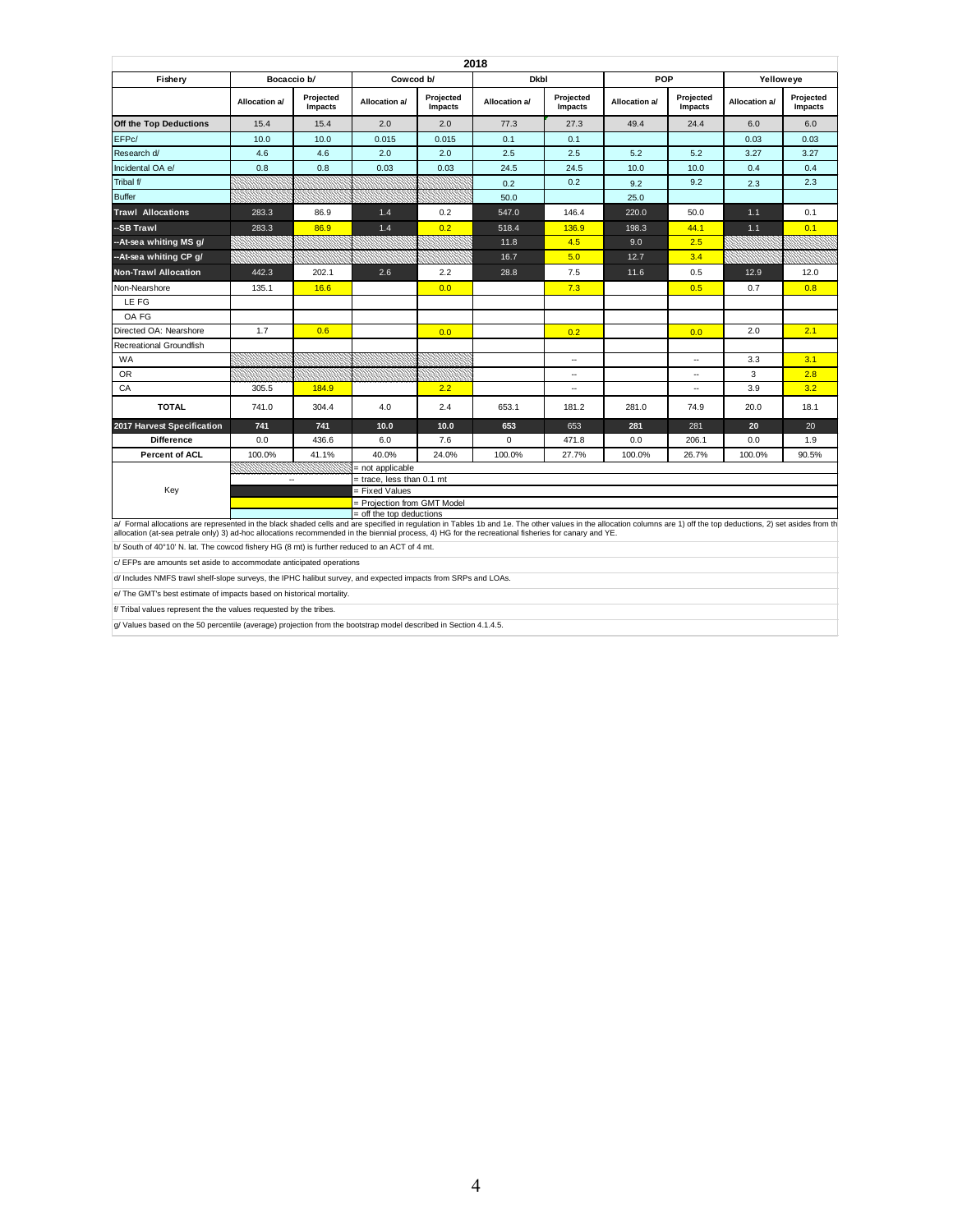|                                  | 2017    | 2018    |
|----------------------------------|---------|---------|
| <b>ACL</b>                       | 1,714   | 1,526   |
| <b>Fishery Harvest Guideline</b> | 1,466.6 | 1,466.6 |
| <b>Trawl Allocation a/</b>       | 1,060.1 | 1,060.1 |
| Shorebased IFQ Allocation a/     | 1,014.1 | 1,014.1 |
| Catcher Processor Allocation b/  | 16      | 16      |
| Mothership Allocation b/         | 30      | 30      |
| <b>Non-Trawl Allocation a/</b>   | 406.5   | 406.5   |
| Non-Nearshore Share a/           | 46.5    | 46.5    |
| Nearshore Fixed Gear Share a/c/  | 100     | 100     |
| Washington Recreational HG a/    | 50      | 50      |
| Oregon Recreational HG a/        | 75      | 75      |
| California Recreational HG a/    | 135     | 135     |

**Table 4-2. Alternative 3 ACLs, Fishery HG, Allocations, HGs, and shares of canary rockfish (in mt).**

a/ Attainment of these values do not require fishery closure.

b/ Attainment of these values would require fishery closure.

c/ Additionally, there is an informal share of 73.3 percent to California and 26.8 percent to Oregon.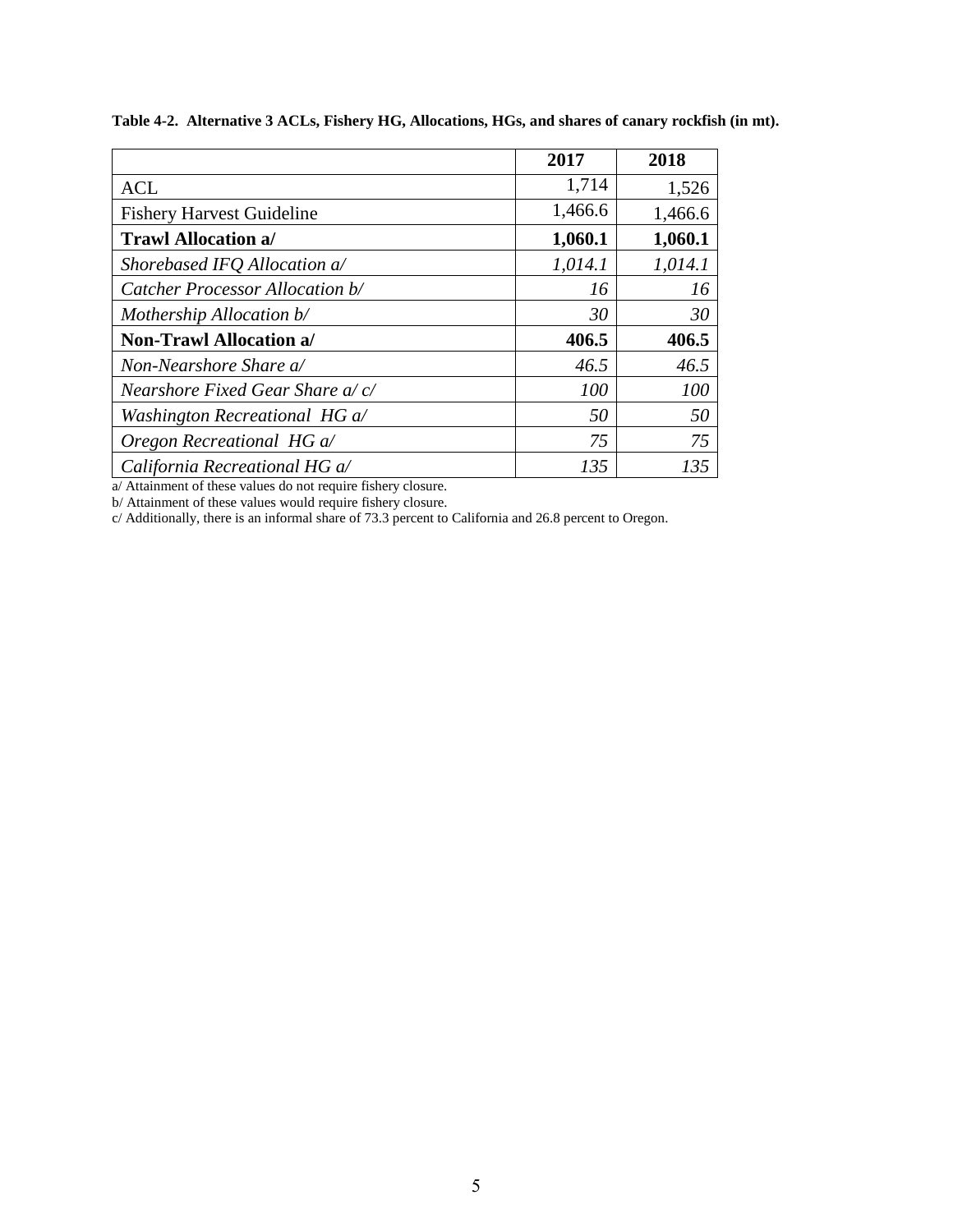## **ITEM 3**

#### **2015-2016 Allocation Values and Percentages from Final Council Action in June 2014.**

|                                  | 2015            |           |         |           |         |           |           |           |  |  |  |
|----------------------------------|-----------------|-----------|---------|-----------|---------|-----------|-----------|-----------|--|--|--|
|                                  | <b>Bocaccio</b> |           | Canary  |           | Cowcod  |           | Yelloweye |           |  |  |  |
|                                  | % of HG         | <b>MT</b> | % of HG | <b>MT</b> | % of HG | <b>MT</b> | % of HG   | <b>MT</b> |  |  |  |
| <b>ACL</b>                       |                 | 349       |         | 122       |         | 10        |           | 18        |  |  |  |
| <b>Fishery Harvest Guideline</b> |                 | 340.7     | 0%      | 106.8     |         | 4.0       |           | 12.2      |  |  |  |
| <b>Trawl Allocation</b>          | 24%             | 81.9      | 53%     | 56.9      | 40%     | 1.4       | 8%        | 1.0       |  |  |  |
| Shorebased IFQ                   | 24%             | 81.9      | 76%     | 43.3      |         | 1.4       |           | 1.0       |  |  |  |
| At-Sea Whiting                   |                 |           | 24%     | 13.7      |         |           |           |           |  |  |  |
| ---Mothership                    |                 |           | 10%     | 5.6       |         |           |           |           |  |  |  |
| --Catcher Processor              |                 |           | 14%     | 8.0       |         |           |           |           |  |  |  |
| <b>Non-Trawl Allocation</b>      | 76%             | 258.8     | 47%     | 49.9      | 60%     | 2.6       | 92%       | 11.2      |  |  |  |
| Non-Nearshore a/                 | 31%             | 79.1      | 8%      | 3.8       |         |           | 10%       | 1.1       |  |  |  |
| Nearshore Fixed Gear a/          | 0.4%            | 1.0       | 13%     | 6.7       |         |           | 11%       | 1.2       |  |  |  |
| Washington Recreational b/       |                 | 0.0       | 7%      | 3.4       |         |           | 26%       | 2.9       |  |  |  |
| Oregon Recreational b/           |                 | 0.0       | 23%     | 11.7      |         |           | 23%       | 2.6       |  |  |  |
| California Recreational b/       | 69%             | 178.8     | 49%     | 24.3      |         |           | 30%       | 3.4       |  |  |  |

a/ Values represent shares which may be adjusted within the non-trawl allocation.

b/ Values represent HGs, which are specificed in regulation, and may be adjusted within the non-trawl allocation.

| <b>Bocaccio</b> |           |           |         |           |           |           |
|-----------------|-----------|-----------|---------|-----------|-----------|-----------|
|                 | Canary    |           | Cowcod  |           | Yelloweye |           |
|                 | % of HG   | <b>MT</b> | % of HG | <b>MT</b> | % of HG   | <b>MT</b> |
| 362             |           | 125       |         | 10        |           | 19        |
| 353.7           | 0%        | 109.8     |         | 4.0       |           | 13.2      |
| 85.0            | 53%       | 58.5      | 40%     | 1.4       | 8%        | 1.1       |
| 85.0            | 76%       | 44.5      |         | 1.4       |           | 1.1       |
|                 | 24%       | 14.0      |         |           |           |           |
|                 | 10%       | 5.8       |         |           |           |           |
|                 | 14%       | 8.2       |         |           |           |           |
| 268.7           | 47%       | 51.3      | 60%     | 2.6       | 92%       | 12.1      |
| 82.1            | 8%        | 3.9       |         |           | 10%       | 1.2       |
| 1.0             | 13%       | 6.9       |         |           | 11%       | 1.3       |
| 0.0             | 7%        | 3.5       |         |           | 26%       | 3.1       |
| 0.0             | 23%       | 12.0      |         |           | 23%       | 2.8       |
| 185.6           | 49%       | 25.0      |         |           | 30%       | 3.7       |
|                 | <b>MT</b> |           |         |           |           |           |

a/ Values represent shares which may be adjusted within the non-trawl allocation.

b/ Values represent HGs, which are specificed in regulation, and may be adjusted within the non-trawl allocation.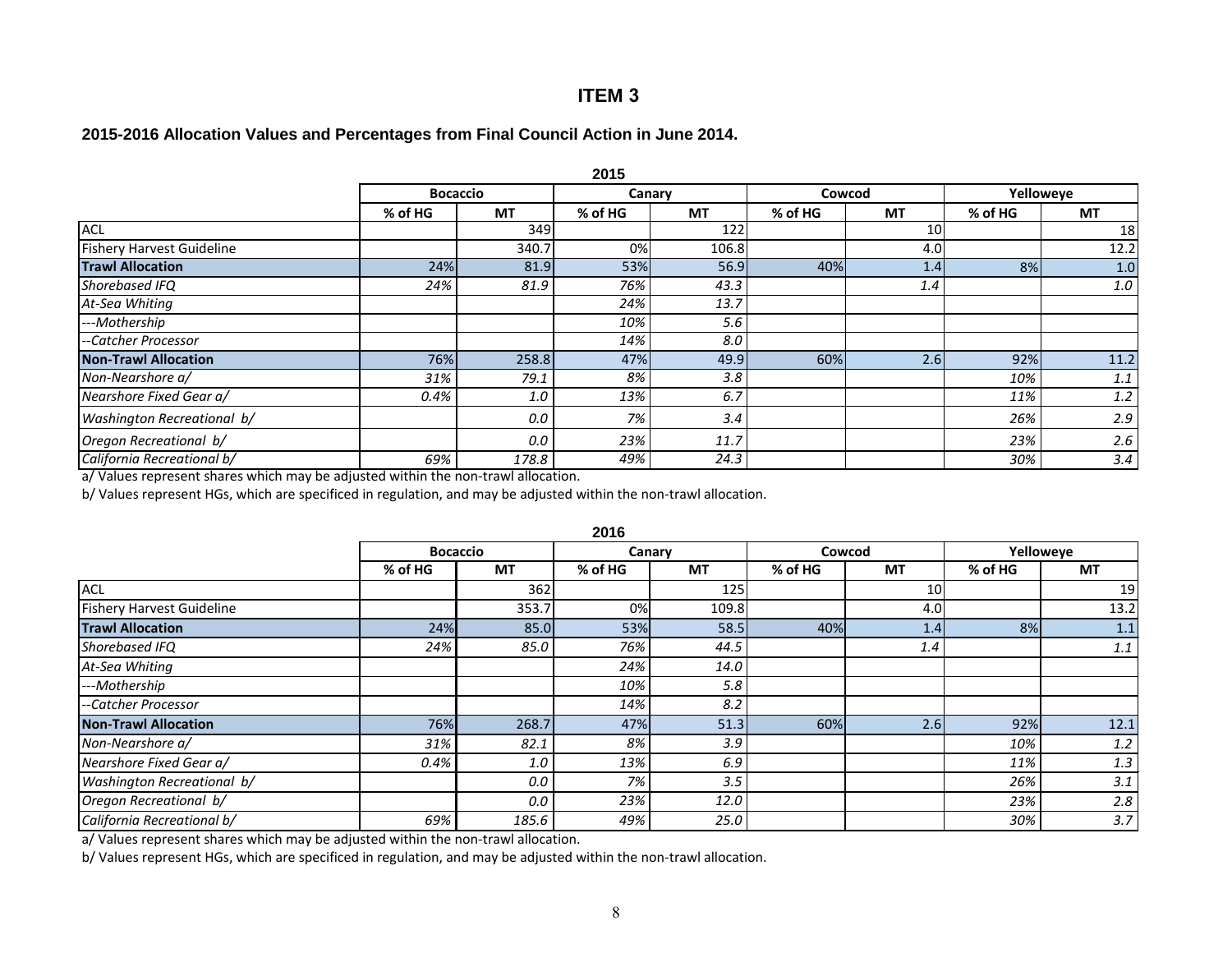### **ITEM 4**

### **2013-2014 Allocation Values and Percentages from Final Council Action in June 2012.**

|                                    | 2013            |           |         |           |         |           |         |           |  |  |  |  |
|------------------------------------|-----------------|-----------|---------|-----------|---------|-----------|---------|-----------|--|--|--|--|
|                                    | <b>Bocaccio</b> |           |         | Canary    |         | Cowcod    |         | Yelloweye |  |  |  |  |
|                                    | % of HG         | <b>MT</b> | % of HG | <b>MT</b> | % of HG | <b>MT</b> | % of HG | <b>MT</b> |  |  |  |  |
| <b>ACL</b>                         |                 | 320       |         | 116       |         |           |         | 18        |  |  |  |  |
| <b>Fishery Harvest Guideline</b>   |                 | 311.6     |         | 98.5      |         | 2.9       |         | 12.2      |  |  |  |  |
| <b>Trawl Allocation</b>            | 24%             | 74.9      | 53%     | 52.5      | 36%     | 1.0       | 8%      | 1.0       |  |  |  |  |
| Shorebased IFQ                     |                 | 74.9      | 41%     | 39.9      |         | 1.0       |         | 1.0       |  |  |  |  |
| At-Sea Whiting                     |                 |           | 13%     | 12.6      |         |           |         |           |  |  |  |  |
| Mothership                         |                 |           | 5%      | 5.2       |         |           |         |           |  |  |  |  |
| Catcher Processor                  |                 |           | 7%      | 7.4       |         |           |         |           |  |  |  |  |
| <b>Non-Trawl Allocation</b>        | 76%             | 236.7     | 47%     | 46.0      | 64%     | 1.9       | 92%     | $11.2$    |  |  |  |  |
| Non-Nearshore <sup>a/</sup>        | 31%             | 72.3      | 8%      | 3.5       |         |           | 10%     | 1.1       |  |  |  |  |
| Nearshore Fixed Gear <sup>a/</sup> | 0.4%            | 0.9       | 13%     | 6.2       |         |           | 11%     | 1.2       |  |  |  |  |
| <b>Washington Recreational</b> b/  |                 |           | 7%      | 3.1       |         |           | 26%     | 2.9       |  |  |  |  |
| Oregon Recreational b/             |                 |           | 23%     | 10.8      |         |           | 23%     | 2.6       |  |  |  |  |
| California Recreational b/         | 69%             | 163.5     | 49%     | 22.4      |         |           | 30%     | 3.4       |  |  |  |  |

a/ Values represent shares which may be adjusted within the non-trawl allocation.

b/ Values represent HGs, which are specificed in regulation, and may be adjusted within the non-trawl allocation.

|                                    | 2014            |           |         |           |         |           |         |           |  |  |  |
|------------------------------------|-----------------|-----------|---------|-----------|---------|-----------|---------|-----------|--|--|--|
|                                    | <b>Bocaccio</b> |           |         | Canary    |         | Cowcod    |         | Yelloweye |  |  |  |
|                                    | % of HG         | <b>MT</b> | % of HG | <b>MT</b> | % of HG | <b>MT</b> | % of HG | <b>MT</b> |  |  |  |
| <b>ACL</b>                         |                 | 337       |         | 119       |         |           |         | 18        |  |  |  |
| <b>Fishery Harvest Guideline</b>   |                 | 328.6     |         | 101.5     |         | 2.9       |         | 12.2      |  |  |  |
| <b>Trawl Allocation</b>            | 24%             | 79.0      | 53%     | 54.1      | 36%     | 1.0       | 8%      | 1.0       |  |  |  |
| Shorebased IFQ                     |                 | 79.0      | 40%     | 41.1      |         | 1.0       |         | 1.0       |  |  |  |
| At-Sea Whiting                     |                 |           | 13%     | 13        |         |           |         |           |  |  |  |
| Mothership                         |                 |           | 5%      | 5.4       |         |           |         |           |  |  |  |
| <b>Catcher Processor</b>           |                 |           | 8%      | 7.6       |         |           |         |           |  |  |  |
| <b>Non-Trawl Allocation</b>        | 76%             | 249.6     | 47%     | 47.4      | 66%     | 1.9       | 92%     | 11.2      |  |  |  |
| Non-Nearshore <sup>a/</sup>        | 31%             | 76.2      | 8%      | 3.7       |         |           | 10%     | 1.1       |  |  |  |
| Nearshore Fixed Gear <sup>a/</sup> | 0.4%            | 0.9       | 14%     | 6.4       |         |           | 11%     | 1.2       |  |  |  |
| Washington Recreational b/         |                 |           | 7%      | 3.2       |         |           | 26%     | 2.9       |  |  |  |
| Oregon Recreational b/             |                 |           | 23%     | 11.1      |         |           | 23%     | 2.6       |  |  |  |
| California Recreational b/         | 69%             | 172.5     | 49%     | 23        |         |           | 30%     | 3.4       |  |  |  |

a/ Values represent shares which may be adjusted within the non-trawl allocation.

b/ Values represent HGs, which are specificed in regulation, and may be adjusted within the non-trawl allocation.